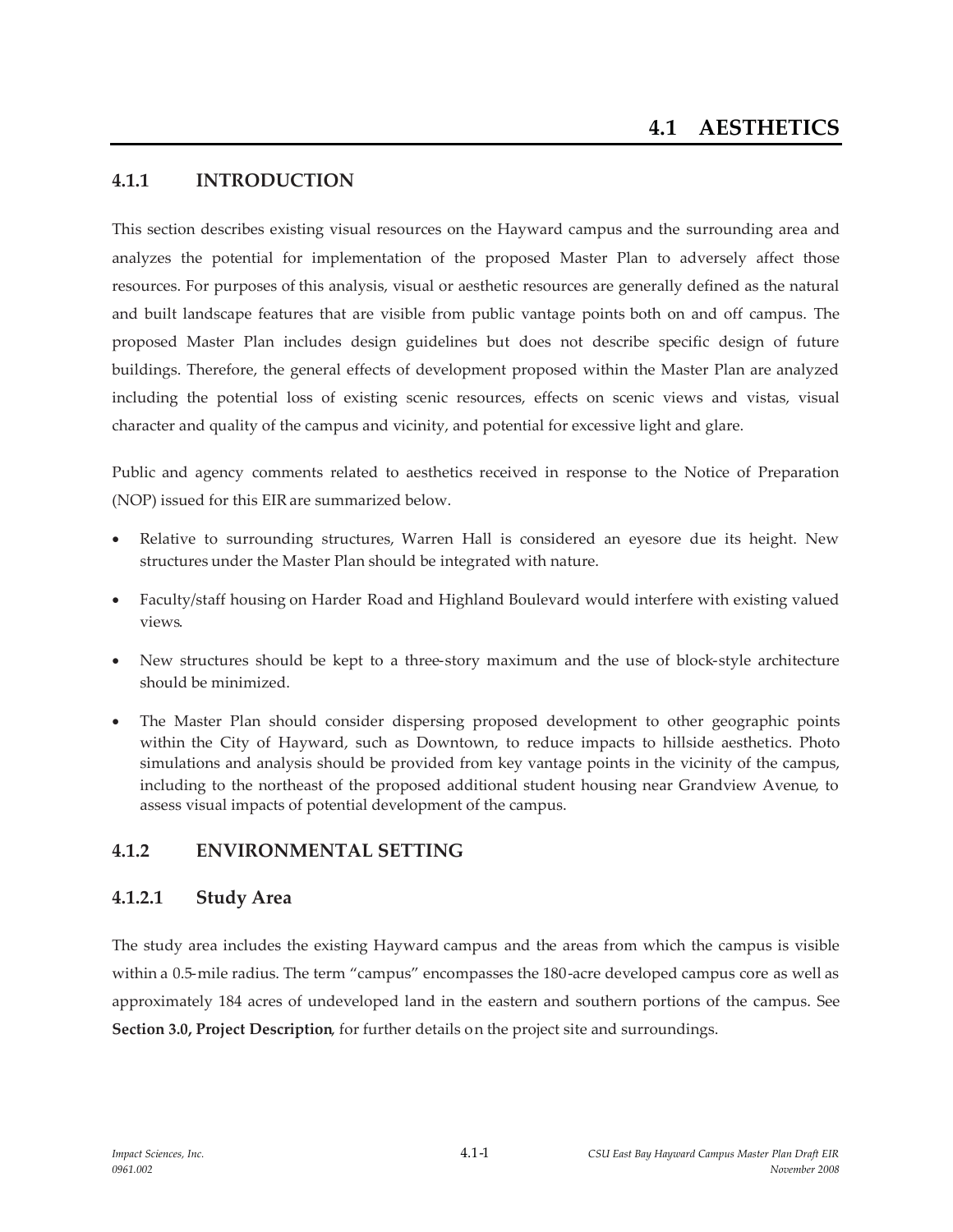## **4.1.2.2 Visual Character of Hayward Campus**

The visual character of the Hayward campus is defined by its topography, configuration, building heights, architectural styles, open space, and landscaping, as discussed below.

# *Topography*

The 364-acre campus is located in the Hayward Hills of the City of Hayward, rising in elevation from west to east. The site has an elevation change of nearly 500 feet, from a low point of 283 feet to a high point of 775 feet above sea level. The majority of this elevation change occurs on the largely undeveloped portion of the campus. The undeveloped portion of the campus contains steep slopes that are generally 15 percent or greater. A significant amount of this area, particularly in the southeast corner, contains slopes greater than 40 percent.

The 180 -acre developed campus core is limited to the flattest portion of the site, which has been graded into a series of terraces or plateaus. Steep slopes form the transitions between the terraces. Elevations within the core vary by approximately 95 feet, from a low point of 445 feet to a high point of 540 feet above sea level.

#### *Campus Configuration*

The developed portion of the Hayward campus consists of the interior academic core and peripheral recreational facilities, student housing, and surface parking lots. The academic core is bordered by East Loop Road on the north, Harder Road on the east, and West Loop Road on the west. The academic core of the campus includes academic and administrative buildings; a library; an amphitheatre; quads and courtyards; and several surface parking lots located along the perimeter. The Pioneer Heights student-housing facilities and ancillary parking lots are located across Harder Road to the southwest. Athletic facilities, including a stadium, baseball field, softball field, soccer field, tennis courts, and practice fields, and ancillary parking are located west of West Loop Road. Finally, a parking lot is located between Carlos Bee Boulevard and Hayward Boulevard in the northeast portion of the campus.

Currently, approximately 1.4 million gross square feet of building space is contained in more than 30 buildings on the campus. Although the campus is compact, buildings are separated by quads, pedestrian promenades and pathways, and open space is incorporated throughout the site.

The campus is presently served by two main entrances, both of which lead to the peripheral roads encompassing the academic core of the campus. One entrance is via Carlos Bee Boulevard, which intersects with West Loop Road near the Music and Business building and University Stadium on the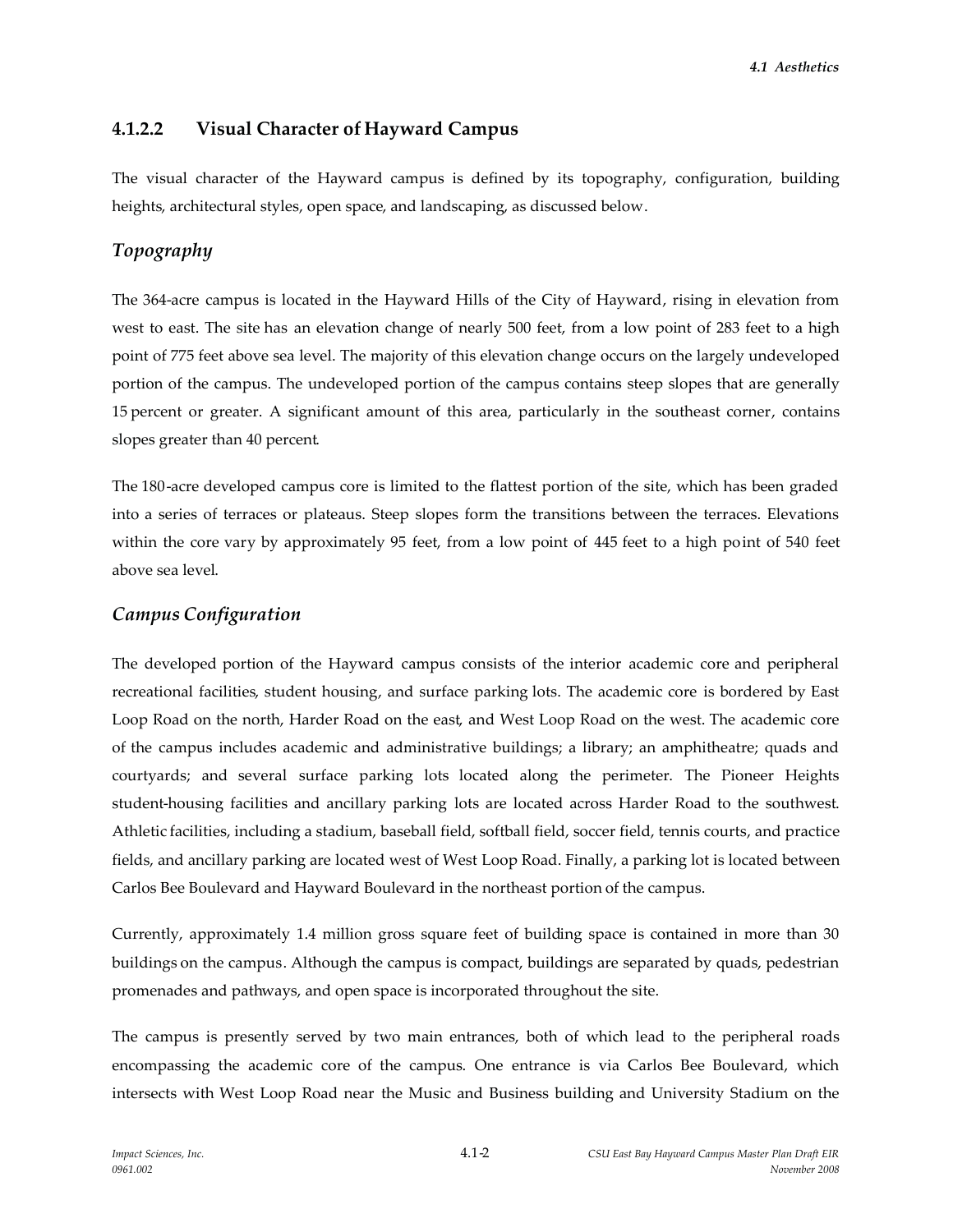west side of the campus. The other entrance is via Harder Road, which intersects with West Loop Road near Meiklejohn Hall and the athletic practice fields on the south side of the campus. Harder Road continues north to provide peripheral access to the campus.

#### *Building Heights*

Generally, on-campus buildings range from 1 to 13 stories in height. The majority of structures are one to three stories in height. The tallest building on the campus is the 13-story Warren Hall, which is located on the west side of West Loop Road in the southern portion of the developed campus. The reduction of Warren Hall from 13 to 5 stories has been approved in order to address the seismic safety of the building and will be completed when the Student Services Replacement Building is complete.

#### *Architectural Styles*

The majority of buildings on the Hayward campus were constructed between 1963 and 1974. These buildings include Art and Education, Music and Business, University Theatre, Robinson Hall, University Library, Warren Hall, Student Services Hub, Meiklejohn Hall, Physical Education and Gymnasium, Science Buildings North and South, and Field House. Few buildings were constructed between 1975 and 1996. These include the C.E. Smith Museum of Anthropology, Pioneer Bookstore/Foundation Building, and the Pioneer Heights student housing facilities. A few buildings have been constructed since 1996, including the Valley Business and Technology building and the new University Union, which both opened in 2006. The Student Services Replacement Building is under construction and is scheduled to open in fall 2009.

The primary campus buildings exhibit a range of architectural characteristics and quality that reflects the prevailing architectural trends of the decade in which they were constructed. Many of the earliest buildings were built in the modernist styles of the mid-twentieth century. Designs and features characterizing these buildings include simple rectangular forms, limited window openings, dark windowpanes, exposed structural components, climate-responsive elements such as arcades, shade devices and courtyards, and orientation to outdoor space. Concrete is the primary building material, while brick serves as a complementary accent material. The more recently constructed buildings contrast sharply with the older building styles. These buildings use thin, commercial-style cladding, include few climate-responsive elements, and are less oriented to courtyards or open space. No buildings on campus exhibit unique or exemplary architectural qualities.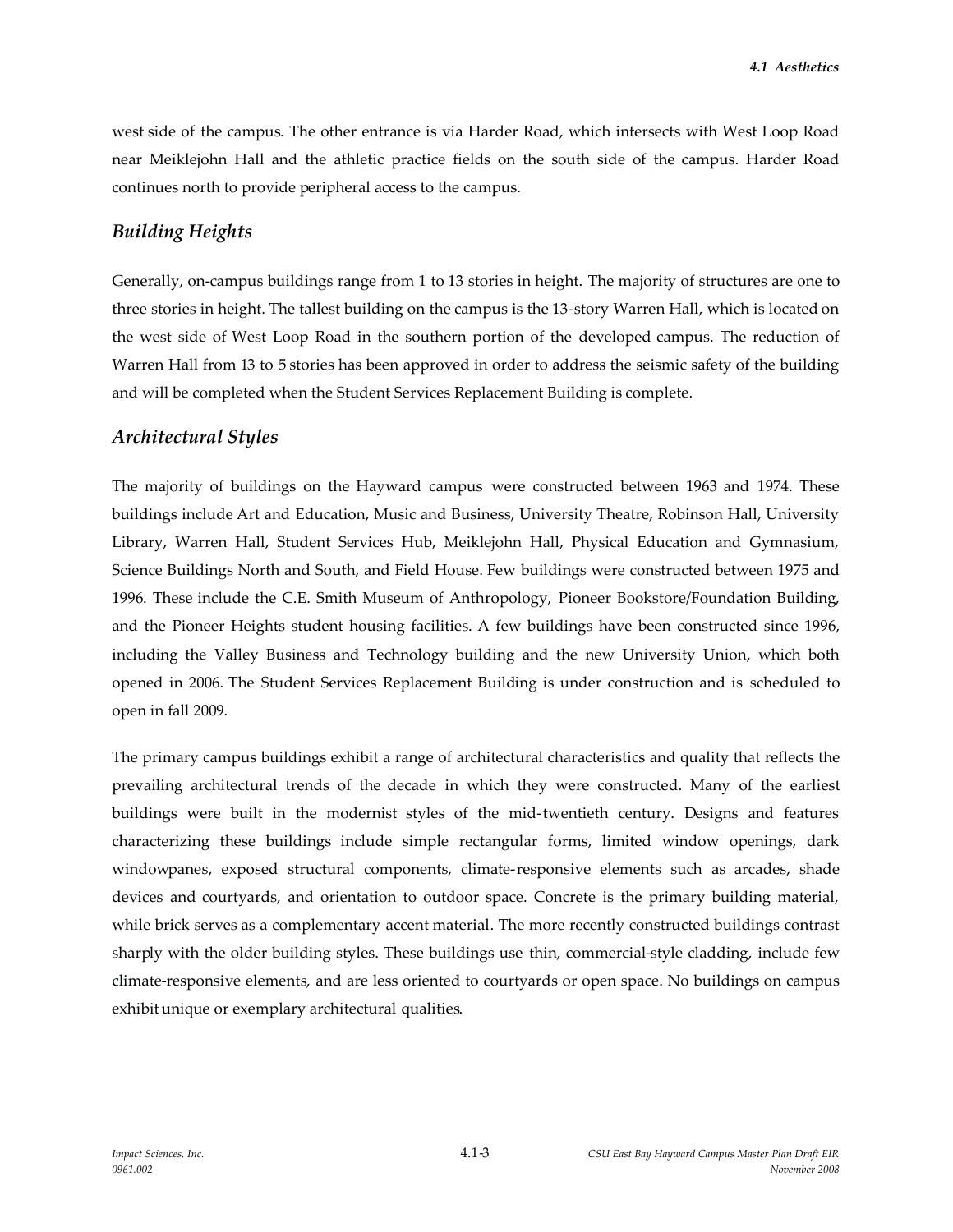## *Open Space*

The largest open space areas on the Hayward campus are the primary campus quads. The existing quad near Pioneer Amphitheatre and the adjoining landscaped areas extending west to the front of the Music Building are the most highly landscaped, mature, and complete of the campus open space areas. A second major quad is in the early stages of development and fronts the Valley Business Center and Student Services Replacement Building, which is currently under construction. The third major campus quad area is used for various student activities and adjoins the University Union building and Bookstore, and Mieklejohn Hall. Secondary campus quads are not as prominent as primary quads, but provide landscaped outdoor space in the highly developed areas of the campus. One secondary quad currently fronts the Gymnasium. This quad is grade-separated from the primary quad area adjoining the Music Building and anchors the lower pedestrian pathway between Mieklejohn Hall and the Gymnasium.

In addition to quads, other outdoor facilities contribute to the collective open space on the campus. Recreational facilities west of West Loop South, including a baseball diamond, softball diamond, soccer field, and practice fields provide additional open space. South of the developed campus core are approximately 184 acres of undeveloped open space.

#### *Landscaping*

The developed campus core has been heavily landscaped with trees, planted shrubs, and groundcover. Planted trees on the campus include eucalyptus, Monterey pine, coast live oak, and various ornamental species. Trees are planted on grids, in rows and in informal groupings for screening, shading and framing spaces. Planted shrubs and groundcovers such as ceanothus, juniper, ivy, and various other ornamental species are found on the steep embankments, while quads and lawns are planted in turf.

The undeveloped hills surrounding the developed portion of the campus generally consist of annual grasslands composed mostly of non-native, annual grass species and other herbaceous plants. A steep ravine/canyon runs through the grasslands from the southeastern edge of the campus continuing along the property line to the south. Another small drainage originates south of the existing stadium. A segment of this drainage is lined in concrete. A small riparian area is located in the western portion of the campus along the southern edge of Carlos Bee Boulevard. This riparian habitat consists mostly of willows, sycamores, cottonwoods, and Mexican Elderberry.

#### **4.1.2.3 Visual Character of Surrounding Area**

The visual character of the surrounding area is defined by the mixture of residential and commercial uses developed within the Hayward Hills. Development in these hills exhibits a more rural character than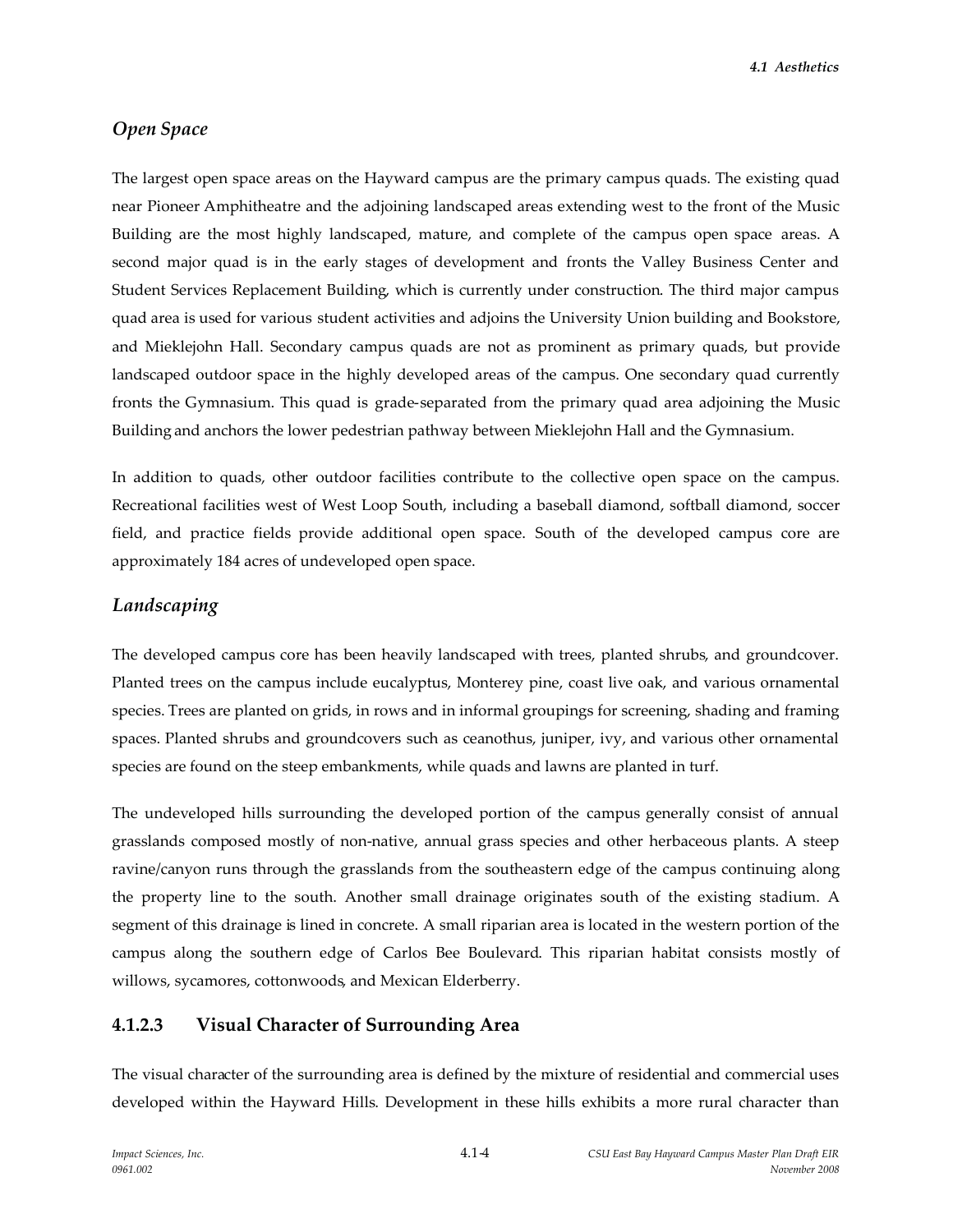development in the western portion of the City of Hayward. The hills are characterized by increases in elevation, curvilinear roads, and clustered development. Development is largely oriented to take advantage of scenic views of the City of Hayward and San Francisco Bay to the west. The Hayward Hills also contain several riparian corridors, neighborhood parks, and regional parks such as Garin Regional Park.

Land uses immediately surrounding the developed campus core include multi-family residential developments to the north and east, single-family residences to the east and commercial uses to the east on the south side of Hayward Boulevard. Open space abuts the southeastern boundary of the campus property and Garin Regional Park abuts the campus boundary to the south. Garin Regional Park offers hiking and equestrian trails, campgrounds, and scenic vista points. To the west, the campus is bordered by property owned by the California State Transportation Agency (Caltrans), which was originally acquired to be the right-of-way for the extension of State Route 238. A limited number of residences as well as undeveloped parcels are found within this area. Beyond the Caltrans property, where terrain is more level, a mix of residential and commercial uses adjoin Mission Boulevard, a major north-south arterial in the city.

# **4.1.2.4 Scenic Views and Vistas**

No designated state scenic highways are located within the project vicinity. The closest scenic highway is the MacArthur Freeway (State Route 580), which is designated as scenic from the San Leandro city limit to State Route 24 in Oakland and from the San Joaquin County line to State Route 205 (Caltrans 2008). The campus is located approximately 3 miles from this portion of the MacArthur Freeway and is, therefore, not visible from vantage points along this highway. No scenic resources such as trees, rock outcroppings or historic buildings, are located on the campus.

## *On-Campus Views*

The Hayward campus rises in elevation from west to east. Long-range views include scenic vistas of the City of Hayward and San Francisco Bay from various vantage points, particularly from the northwestern portion of the Hayward campus. Mid- and short-range views from the developed portion of the Hayward campus include campus buildings, open space, and parking lots as well as surrounding residential neighborhoods.

# *Off-Campus Views*

Scenic vistas of the City of Hayward and San Francisco Bay are offered from vantage points within several neighborhoods north and east of the campus in the Hayward Hills. Scenic views closest to the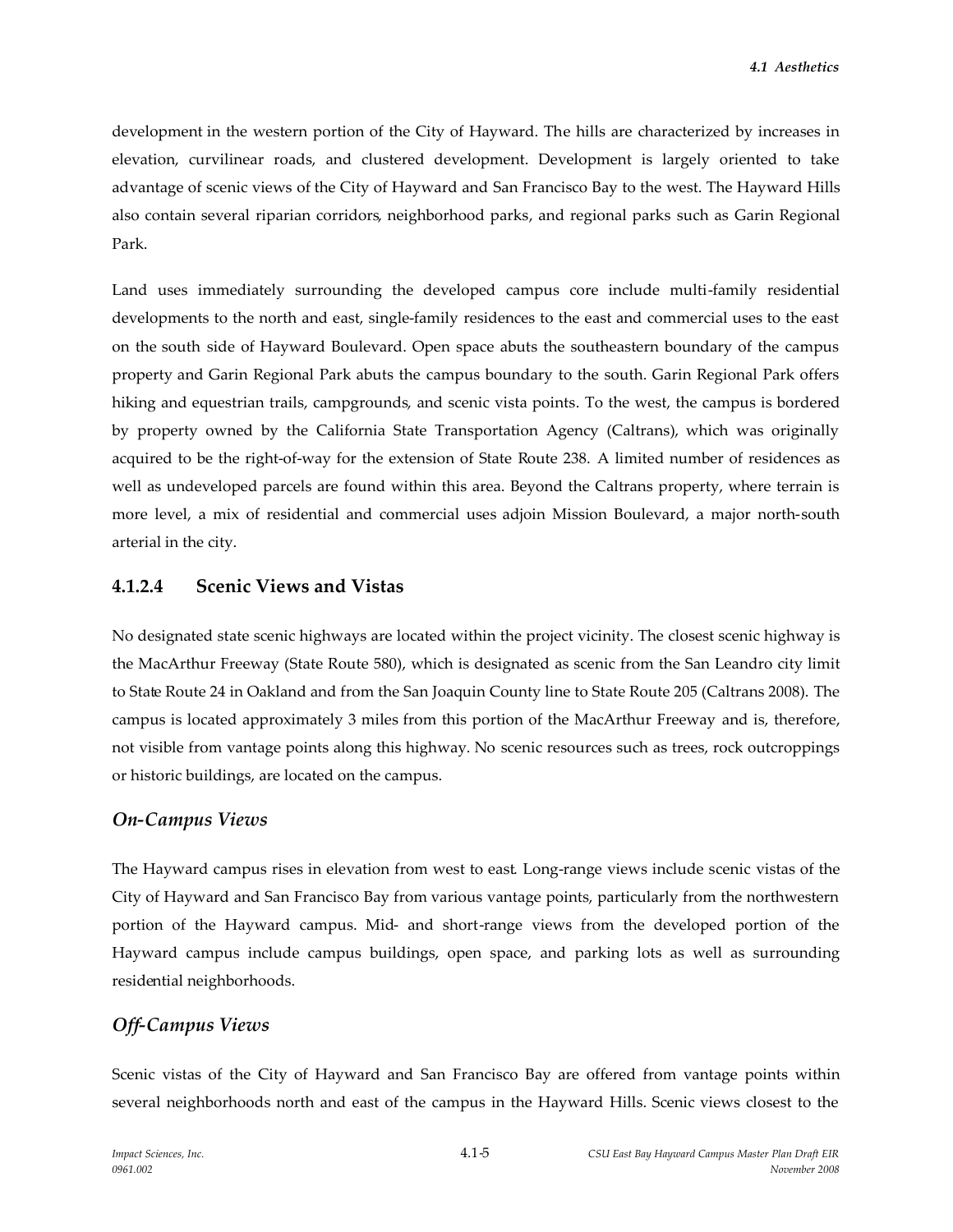campus are from Grandview Avenue immediately southeast of the developed portion of the Hayward campus and from communities along the north side of Hayward Boulevard adjacent to the campus. Since the campus is developed on a hillside and is generally lower in elevation than the scenic vista points recognized in the Hayward Hills, the majority of buildings on the campus currently do not obstruct valued views of the City of Hayward and San Francisco Bay. Warren Hall is visible in many panoramic views from areas north and east of the campus, including those from Grandview Avenue and the north side of Hayward Boulevard. As a separate project that will be implemented by the campus, the height of this building will be reduced to four stories, a height comparable to other existing campus buildings, and will not be visually prominent from vantage points in the areas surrounding the campus.

Views of the Hayward Hills from points south of the Hayward campus are characterized by residential development and the Hayward campus among rolling undeveloped hillsides that are covered in grasses and strips of dark green riparian vegetation where drainages occur. Due to the elevation change, views of the Hayward campus from areas south and southwest of campus are limited.

#### **4.1.2.5 Light**

For purposes of this analysis, "light" refers to light emissions, or the degree of brightness, generated by a given source. Artificial lighting may be generated from point sources (i.e., focused points of origin representing unshielded light sources) or from indirectly illuminated sources of reflected light. Light may be directed downward to illuminate an area or surface, cast upward into the sky and refracted by atmospheric conditions (skyglow), or cast sideways and outwards onto off-site properties (overspill). Skyglow and light overspill are considered forms of light pollution.

The effects of nighttime lighting are contextual and depend upon the light source's intensity, its proximity to light-sensitive land uses (i.e., sensitive receptors such as residential units and schools), and the existing lighting environment in the vicinity of a project site. Adverse lighting impacts may occur when project-related lighting is visually prominent and decreases available views, alters the nature of community or neighborhood character, or illuminates a sensitive land use. Nighttime illumination of sensitive receptors may adversely affect certain land use functions, such as those of a residential or institutional nature, since such uses are typically occupied during evening hours and can be disturbed by bright lights.

Existing sources of nighttime illumination on the campus include various types of security lighting, including lighting within surface parking lots and along walkways, street lighting, signage illumination, and lighting for outdoor athletic facilities. The majority of the campus's athletic fields and facilities, which are the most prominent sources of nighttime illumination on the campus, are concentrated in the western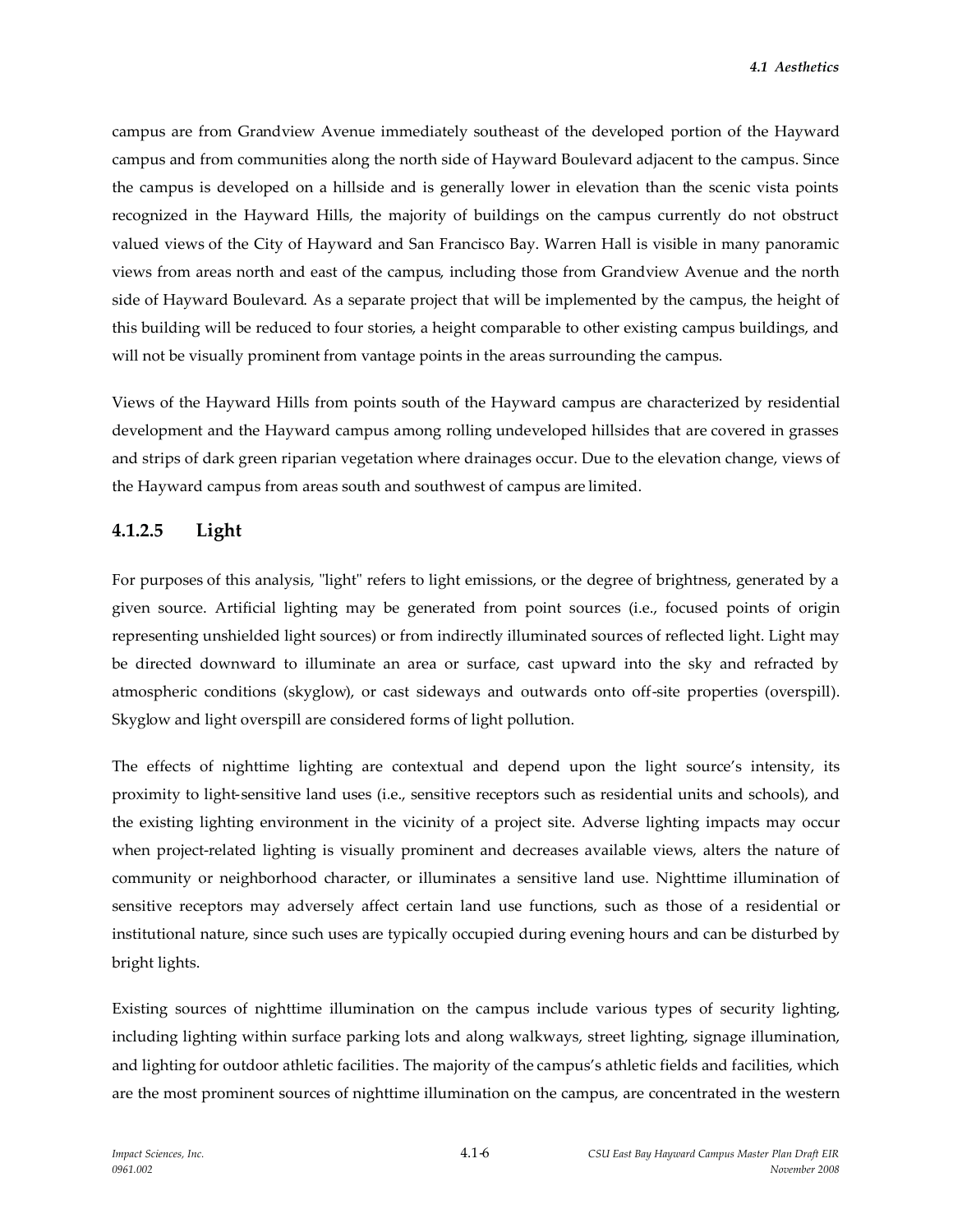portion of the campus. When used during nighttime, these facilities are served by lighting of varying degrees of intensity and duration based on the activity.

# **4.1.2.6 Glare**

Glare, or "unwanted source luminance," is defined as focused, intense light directly emanated by a source or indirectly reflected by a surface from a source. There is no absolute threshold for glare, since it is contextual and may not be considered problematic unless it is directed at a sensitive receptor and/or interferes with a specific activity. Glare can be categorized as discomforting (annoying without interfering with activities), disabling (reducing contrast and therefore impairing visual performance), and blinding (of sufficient intensity to cause residual loss of visual distinction of objects, colors or brightness).

Daytime glare is typically caused by the reflection of sunlight from highly reflective surfaces at or above eye level. Reflective surfaces are generally associated with buildings clad with broad expanses of highly polished surfaces or with broad, light-colored areas of paving. Daytime glare is generally most pronounced during early morning and late afternoon hours when the sun is at a low angle and the potential exists for intense reflected light to interfere with vision and driving conditions. Daytime glare may also hinder outdoor activities conducted in surrounding land uses, such as sports.

Nighttime glare refers to direct, intense, focused light as well as reflected light and can hamper visibility. Glare caused by direct sources of light generally originates from mobile and therefore transitory sources, such as automobiles. Glare may also originate from particularly intense stationary sources, such as floodlights. As with daytime sun glare, such intense light may cause undesirable interference with driving or other activities.

There are currently no substantial sources of glare on the campus.

# **4.1.3 REGULATORY SETTING**

# **4.1.3.1 California State University Design Standards**

The Hayward campus is state property and under the jurisdiction of the California State University (CSU) Board of Trustees (BOT). The Hayward campus is responsible for meeting all CSU design requirements in compliance with the State University Administrative Manual (SUAM), the California Public Contract Code (CPCC), and the California Building Code (CBC). Master Plans for all CSU campuses are designed to comply with CSU policies. Approval and adoption of the CSUEB Hayward Master Plan by the CSU BOT would demonstrate consistency. All future development on the Hayward campus would be required to be consistent with the guidelines of the Master Plan, once it is adopted.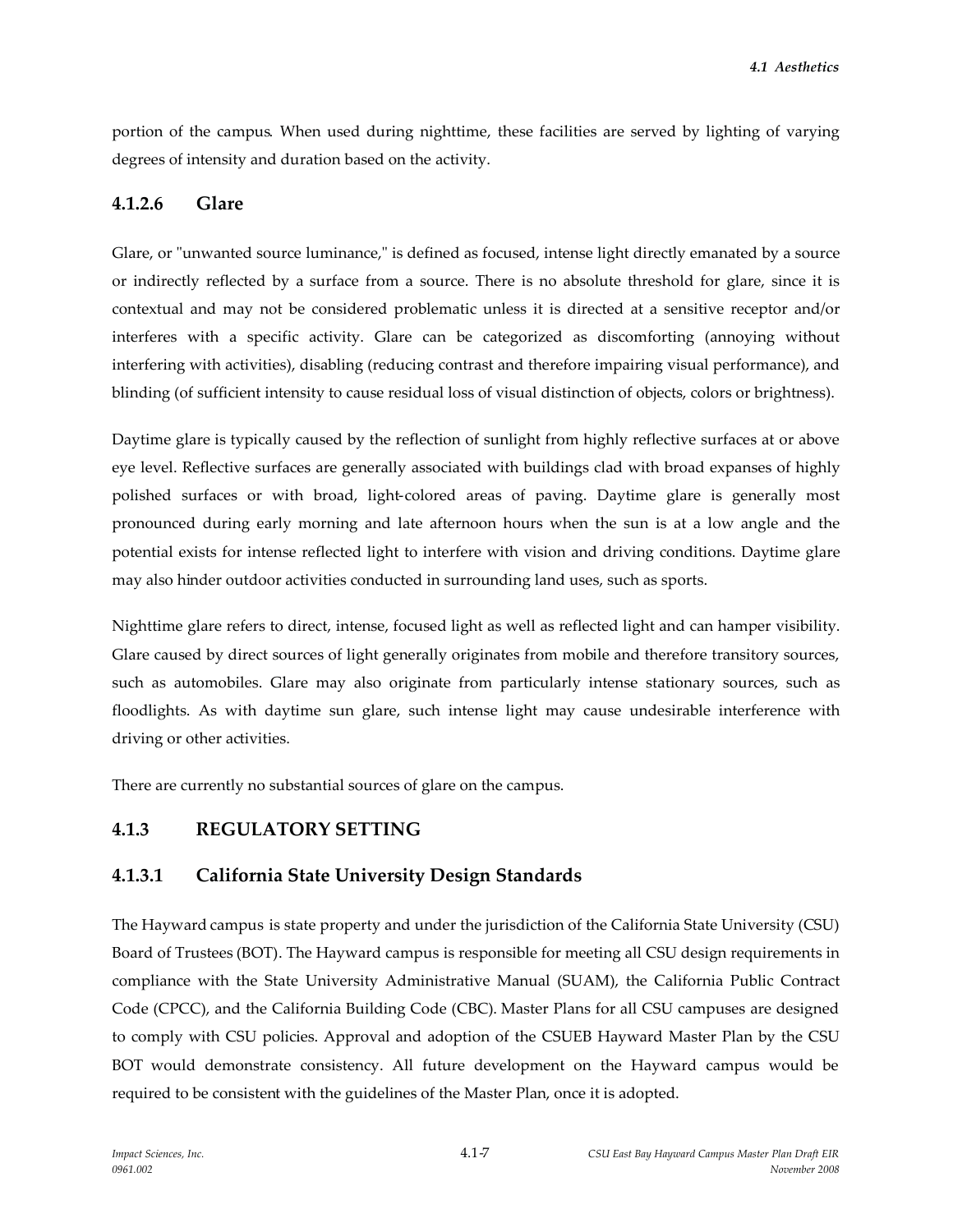# **4.1.4 IMPACTS AND MITIGATION MEASURES**

# **4.1.4.1 Standards of Significance**

In accordance with Appendix G of the *2008 California Environmental Quality Act (CEQA) Statutes and Guidelines* and the CSU CEQA Handbook, the impact of the proposed project related to aesthetics would be considered significant if it would:

- Have a substantial adverse effect on a scenic vista.
- Substantially damage scenic resources, including, but not limited to, trees, rock outcroppings, and historic buildings within a state scenic highway.
- Substantially degrade the existing visual character or quality of the site and its surroundings.
- x Create a new source of substantial light or glare which would adversely affect day or nighttime views in the area.

# **4.1.4.2 Methodology**

The evaluation of aesthetic resources requires the application of a process that objectively identifies the visual features of the campus, their relation to the overall character of the campus, and their prominence within panoramic views of the City of Hayward and San Francisco Bay. Changes to those resources proposed by the Master Plan, particularly the proposed architectural and landscaping guidelines, are then assessed. Light and glare impacts are also evaluated through an evaluation of the changes to the present nighttime lighting environment as a result of the proposed Master Plan.

# **4.1.4.3 Project Impacts and Mitigation Measures**

# **MP Impact AES-1: Implementation of the proposed Master Plan would have a substantial adverse effect on a scenic vista from Grandview Avenue.**

#### **Level of Significance:** Potentially significant

Implementation of the proposed Master Plan includes new building construction and renovation, the reconfiguration of campus open space amenities, entry sequences, parking facilities, and vehicular and pedestrian circulation. The majority of this activity is proposed within the developed portion of the Hayward campus with potential locations for faculty/staff housing proposed along the periphery of currently developed areas. New building construction and renovations would add approximately 1.1 million square feet of building space to the campus to support projected growth of existing academic programs. **Figure 3.0-6**, **Hayward Campus Proposed Land Use Plan**, **Figure 3.0-7**, **Hayward Campus**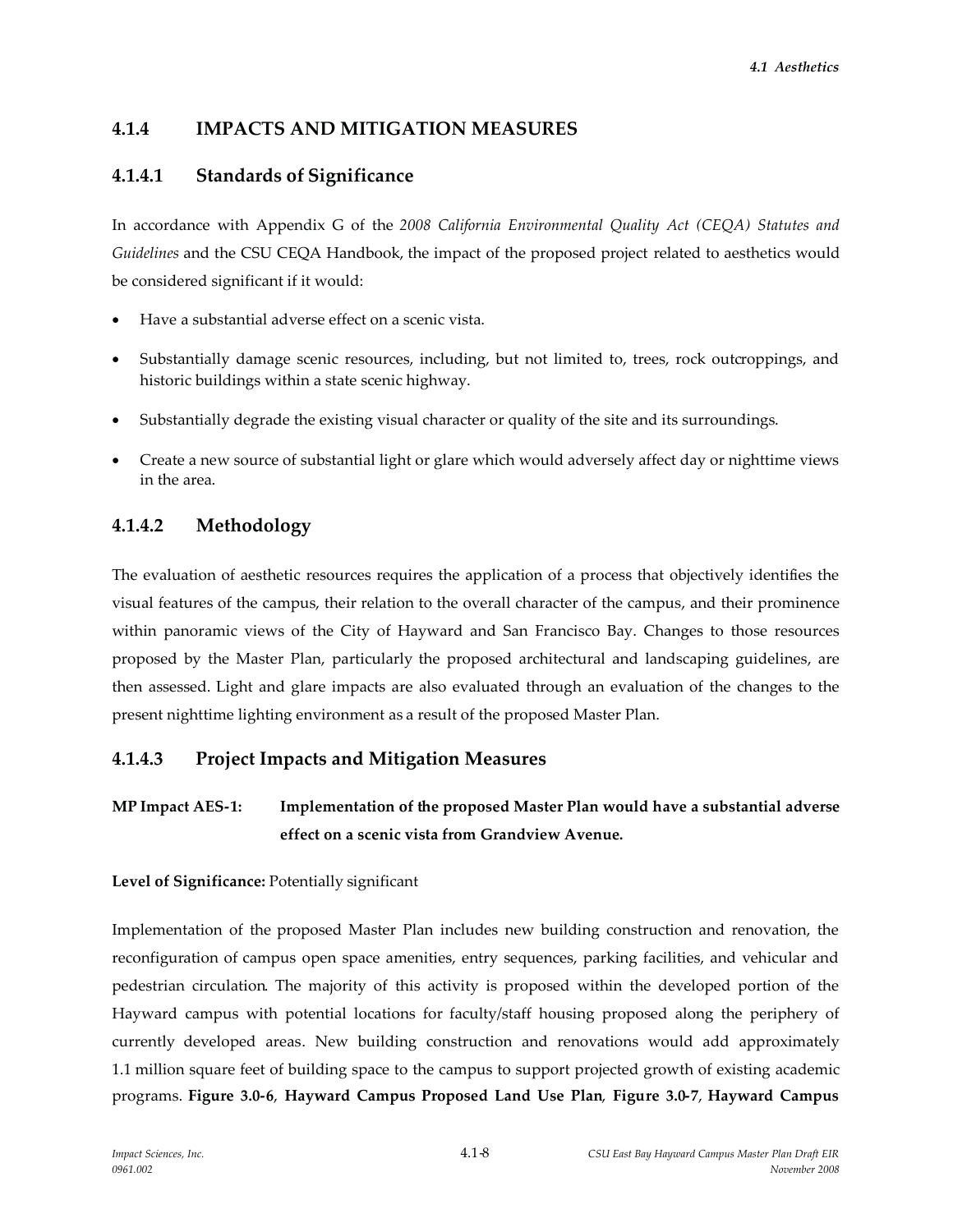**Parcel Plan**, and **Figure 3.0-8**, **Parcel Plan Matrix** in **Section 3.0, Project Description**, provide detail on proposed land uses.

Implementation of the majority of the Master Plan would not adversely affect scenic vistas in the Hayward Hills. The heights of all new structures would be consistent with existing building heights on the campus. The majority of new structures on the campus would be placed within existing developed areas with potential locations for faculty/staff housing proposed along the periphery of the developed campus. None of the proposed campus buildings would obstruct views of the City of Hayward or San Francisco Bay from adjacent residential neighborhoods.

Faculty/staff housing is being considered as an option for the Hayward campus, although it is not certain at this time whether faculty/staff housing would be developed during the buildout of the campus under the proposed Master Plan. Three possible locations at the periphery of the campus are being considered for faculty/staff housing and are shown in **Figure 3.0-6** of **Section 3.0, Project Description**. Based on topography and their location relative to nearby residences, potential sites for faculty/staff housing along Carlos Bee Boulevard and Hayward Boulevard are not expected to result in obstruction of views of the City of Hayward or San Francisco Bay. The third site for faculty/staff housing that is being considered is adjacent to Grandview Avenue. The potential effects of developing housing near Grandview Avenue are discussed below.

Grandview Avenue, located to the east of the existing Pioneer Heights student housing neighborhood, provides panoramic views of the Bay Area. Future campus development under the proposed Master Plan in the vicinity of Grandview Avenue consists of the next three phases of Pioneer Heights student housing development (Phases IV, V, and VI) and potentially up to 110 units of faculty/staff housing. Visual simulations were created for two views from Grandview Avenue, as shown in **Figure 4.1-1, Viewpoint Locations,** to depict the likely changes to views that would result from the development of additional student and faculty/staff housing in this area. The changes from existing conditions are shown in **Figure 4.1-2, Viewpoint Location 1: Existing and Future With Project Conditions,** and **Figure 4.1-3, Viewpoint Location 2: Existing and Future With Project Conditions**. As both figures show, the expansion of the Pioneer Heights student-housing complex would introduce buildings to the presently undeveloped space adjoining the existing Pioneer Heights neighborhood. However, due to the site topography and the lower elevation at which this housing would be constructed, structures planned for this area would not obstruct views currently available from Grandview Avenue. Therefore, if only the next phases of Pioneer Heights student housing were to be built in this area, although the character of the fore- and middle ground would change, panoramic views of the Bay Area would still be available from Grandview Avenue. Therefore, the impact of Master Plan development on scenic vistas would be less than significant.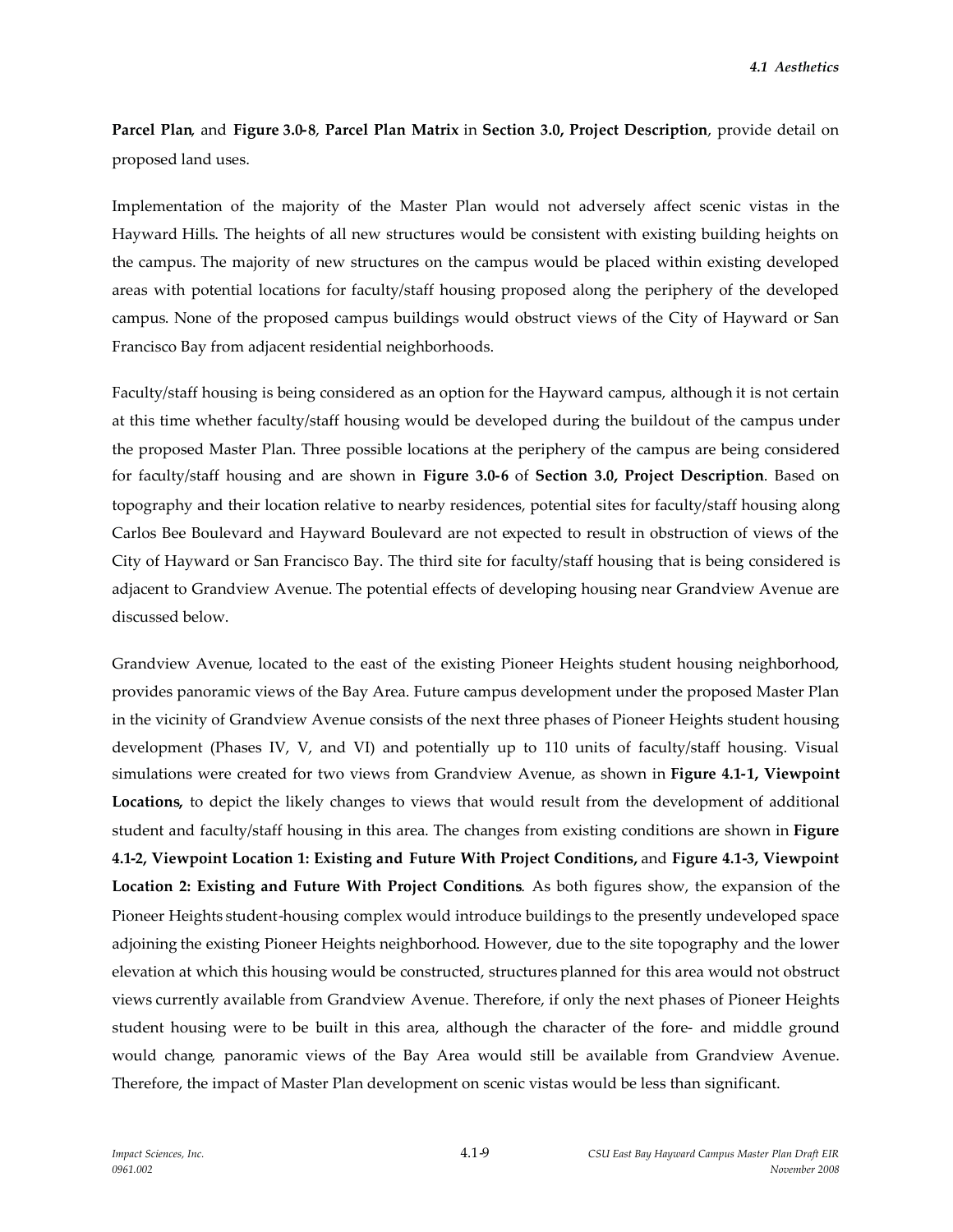However, in the event that faculty/staff housing units are built on campus land adjacent to Grandview Avenue, scenic vistas would no longer be available from Grandview Avenue. It should be noted that a specific housing project at this location is not proposed at this time; therefore preparation of photorealistic simulations is not possible. However, based on an estimated 110 units to be developed at this location, a massing diagram has been prepared to evaluate whether this housing could block views of the Bay from Grandview Avenue. As shown in **Figures 4.1-2** and **4.1-3**, views of the City of Hayward and San Francisco Bay from a portion of Grandview Avenue would be obstructed. This loss of publically available scenic views is considered a significant impact. If the Hayward campus elects to move forward with construction of faculty/staff housing and this site is chosen for that purpose, the impact on scenic vistas would be significant and the housing project would be required to implement **MP Mitigation Measure AES-1.**

**MP MM AES-1**: If the potential site located along Grandview Avenue is chosen by California State University East Bay for faculty/staff housing, structures within the complex shall not exceed two stories in height. Additionally, prior to approval by the Board of Trustees, a visual resources impact analysis shall be prepared that includes visual simulations of the proposed faculty/staff housing complex to confirm that the proposed design would not result in obstruction of views from the northern side of Grandview Avenue.

**Significance after Mitigation:** Although the Campus would implement **MP Mitigation Measure AES-1**, it is considered unlikely that the faculty/staff housing could be constructed in this area without resulting in a loss of scenic views. Therefore, the impact would be significant and unavoidable. In the event that faculty/staff housing is not built at this site, the impact on scenic vistas would be less than significant.

# **MP Impact AES-2: Implementation of the proposed Master Plan would not substantially damage scenic resources, including, but not limited to, trees, rock outcroppings, and historic buildings within a state scenic highway.**

#### **Level of Significance:** Less than significant

No designated state scenic highways are located within the project vicinity. The closest scenic highway is the MacArthur Freeway (State Route 580), which is designated as scenic from the San Leandro city limit to State Route 24 in Oakland and from the San Joaquin County line to State Route 205 (Caltrans 2008). The project site is not visible from vantage points along this highway. Furthermore, no scenic resources such as trees, rock outcroppings or historic buildings, are located on the campus. The impact would be less than significant.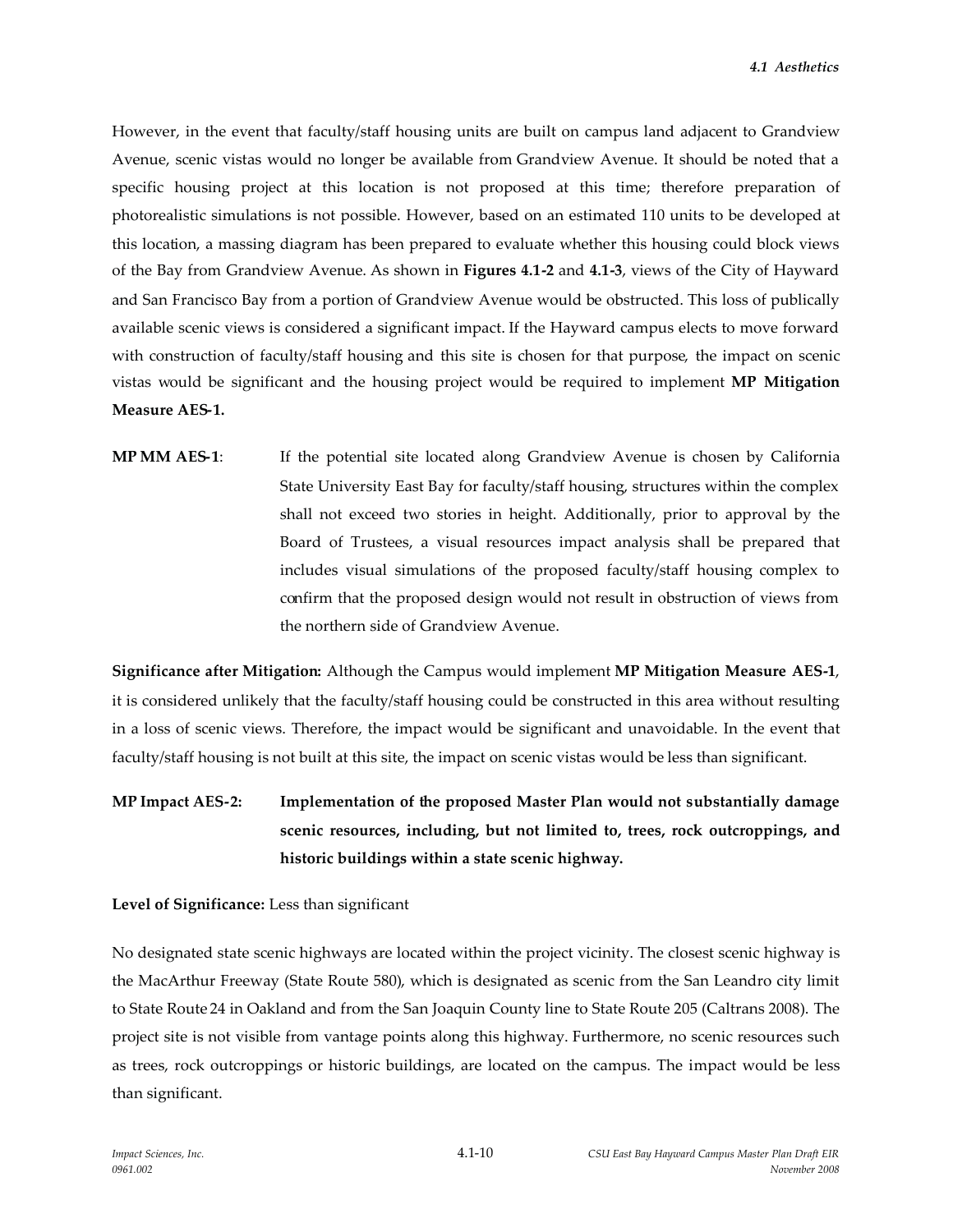

**SOURCE:** Impact Sciences, Inc. – November 2008

FIGURE **4.1-1**



Viewpoint Locations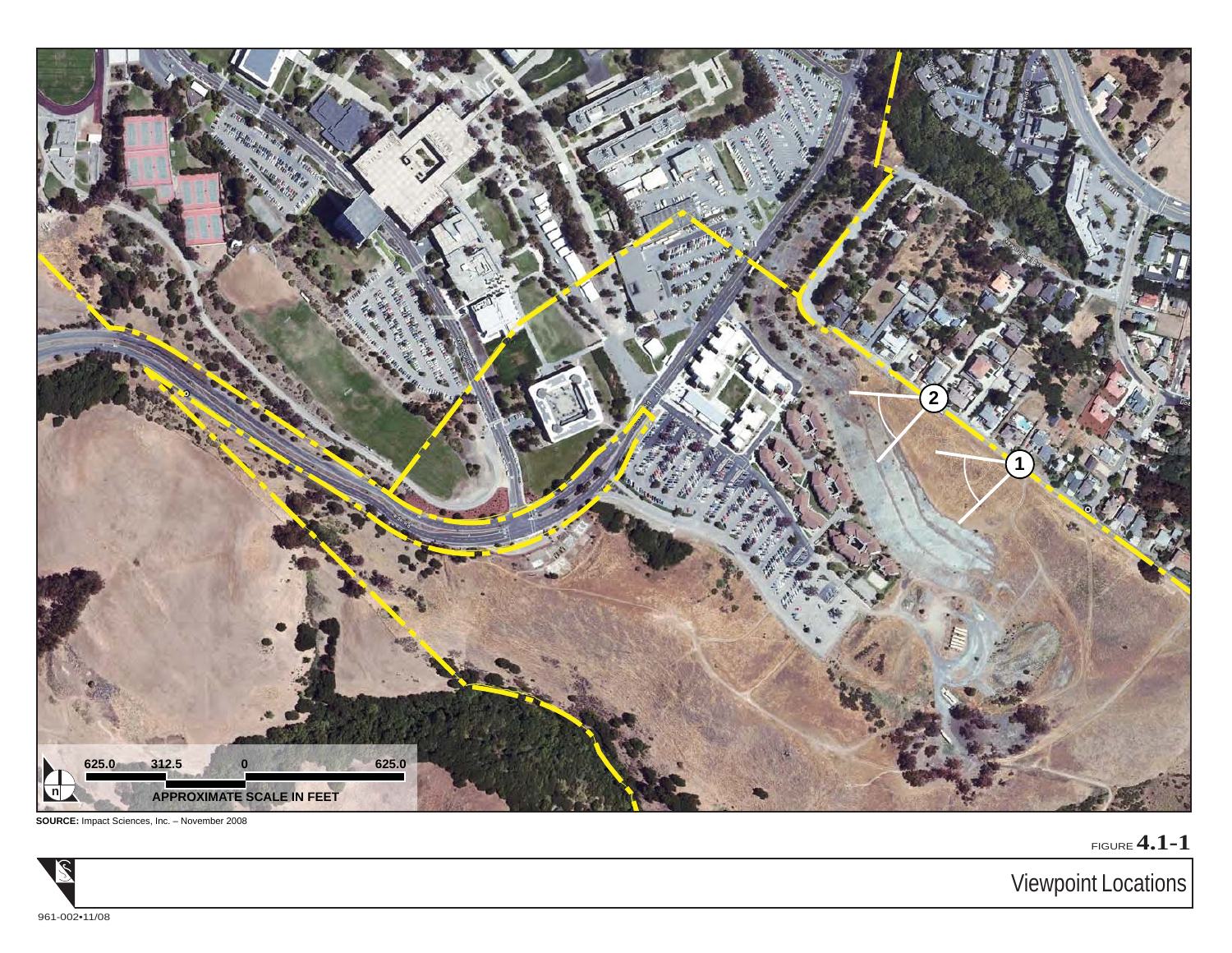

**SOURCE:** Impact Sciences, Inc. –November 2008

FIGURE **4.1-2**

Viewpoint Location 1: Existing and Future With Project Conditions

2 961-002•11/08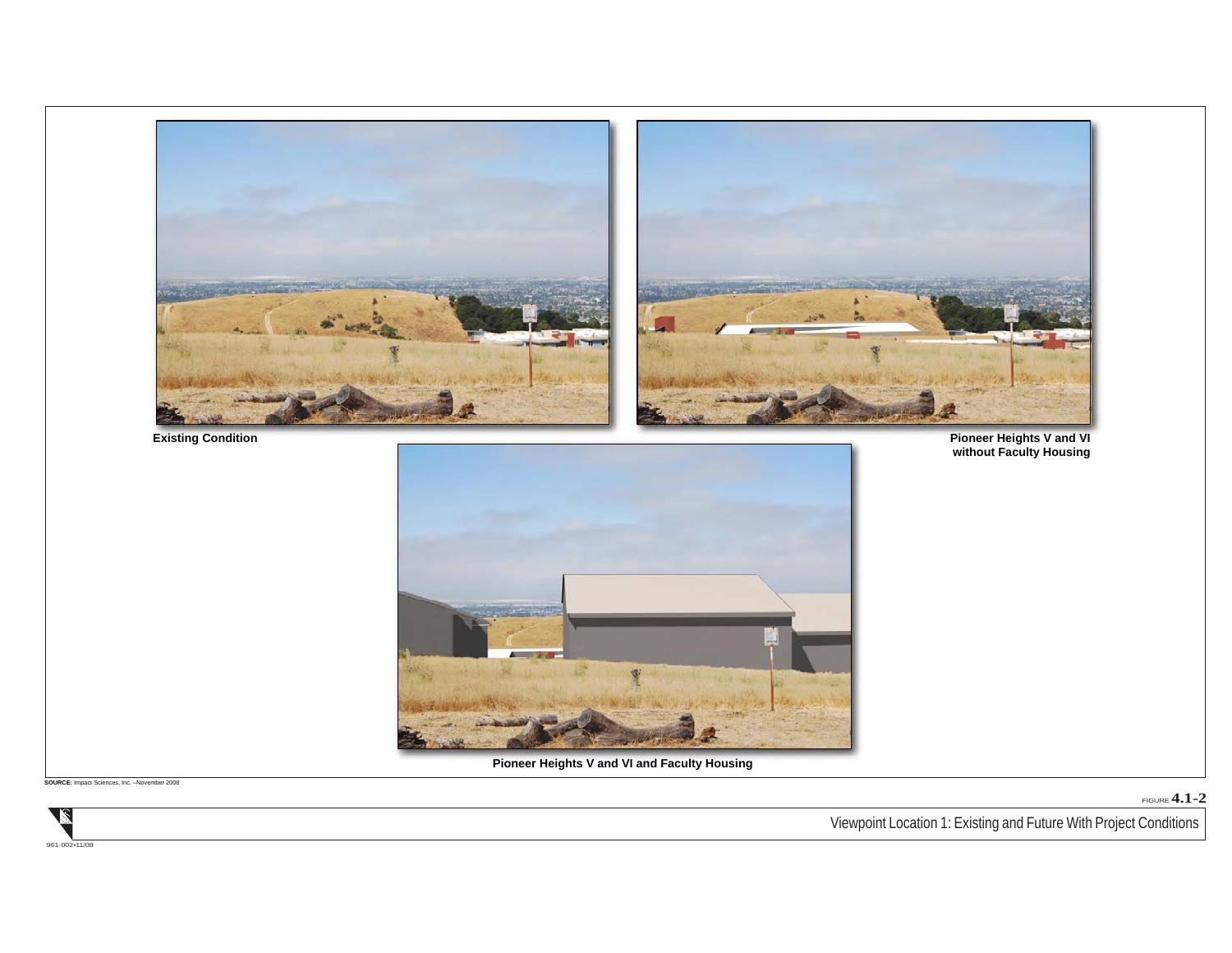

**SOURCE:** Impact Sciences, Inc. – November 2008

FIGURE **4.1-**

Viewpoint Location 2: Existing and Future With Project Conditions

961-002•11/08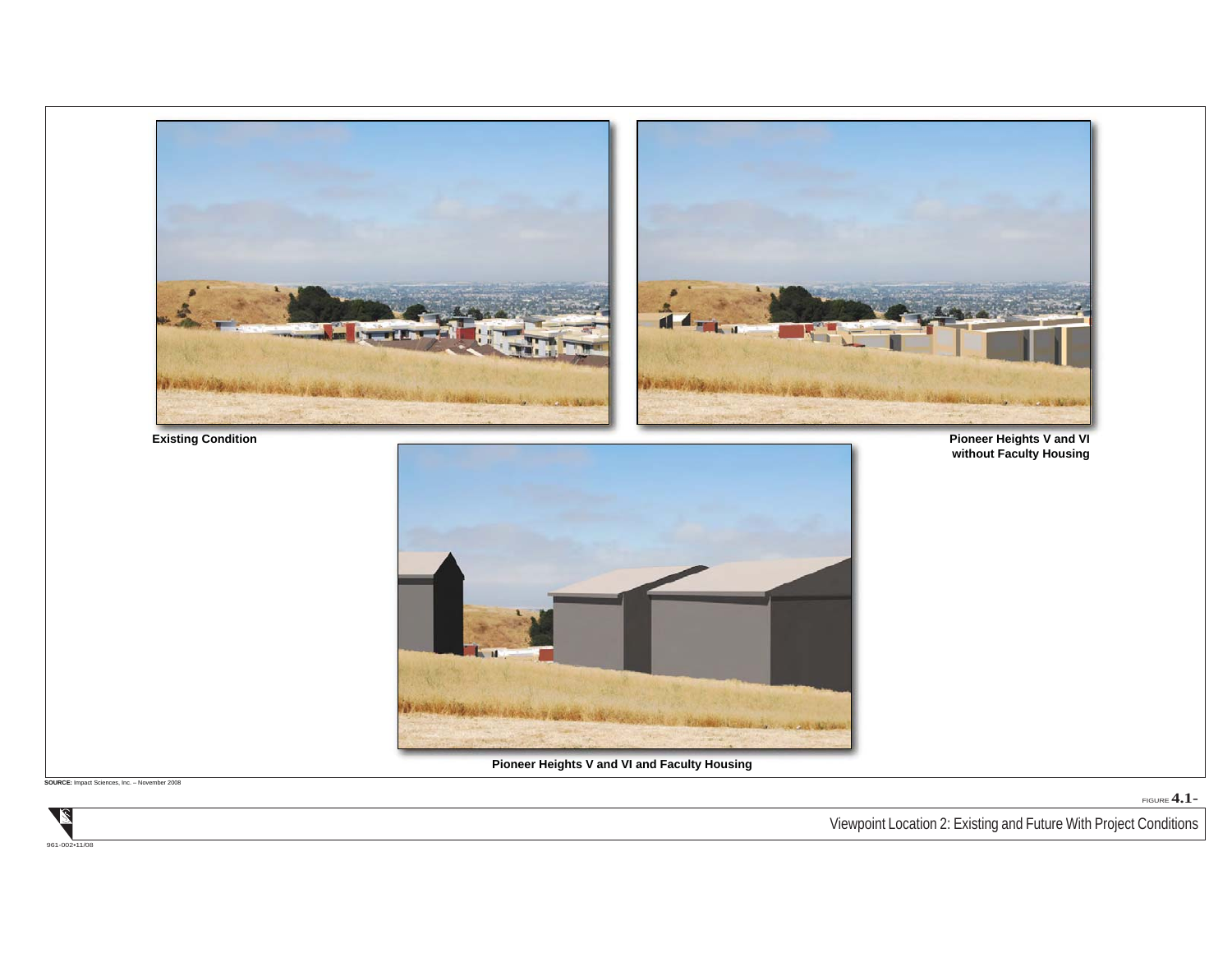#### **Mitigation Measure:** No mitigation is required.

**Significance after Mitigation:** Less than significant

# **MP Impact AES-3 Implementation of the proposed Master Plan would not substantially degrade the existing visual character or quality of the site and its surroundings.**

#### **Level of Significance:** Less than significant

Under the proposed Master Plan, existing structures would be renovated or replaced and new structures would be introduced to the campus. Certain buildings are suitable candidates for expansion and/or major renovation, such as the Arts and Education Building and Science Buildings, while others are so unique in their footprint or configuration, such as Meiklejohn Hall and the Music and Business Building, that substantial modification would be difficult. The existing library would be renovated to include offices or classrooms and a new library, which would be constructed in a location with high visibility and improved access, would serve as a new focal point on the campus. Two new residential neighborhoods for students would be developed. One neighborhood would adjoin the existing Pioneer Heights student housing in the south portion of the campus core. The second neighborhood would be developed along the western edge of the campus core north and south of Warren Hall, in areas presently occupied by surface parking lots. Each neighborhood would include informal open space, courtyards, and outdoor recreational facilities such as basketball and volleyball courts.

The plan also proposes the construction of four to five strategically located parking structures, which would be constructed depending on size, configuration, and demand. The replacement of surface lots with parking structures would increase opportunities for the development of open space and enhanced academic or administrative facilities. Parking structures would contain a maximum of five levels, consistent with existing building heights on the campus. Exterior landscaping would be used to soften the appearance of the structures (For project-level impacts of the first proposed parking structure, see **Volume 2** of this Draft EIR).

Based on the above, the project would alter the existing visual character or quality of the campus. However, implementation of the proposed Master Plan would enhance, as opposed to degrade, the visual quality and character of the campus by implementing more cohesive architecture, improving campus entry sequences, and enhancing open space and landscaping. Each of these planning/design concepts is described in detail in the proposed Master Plan and is summarized below.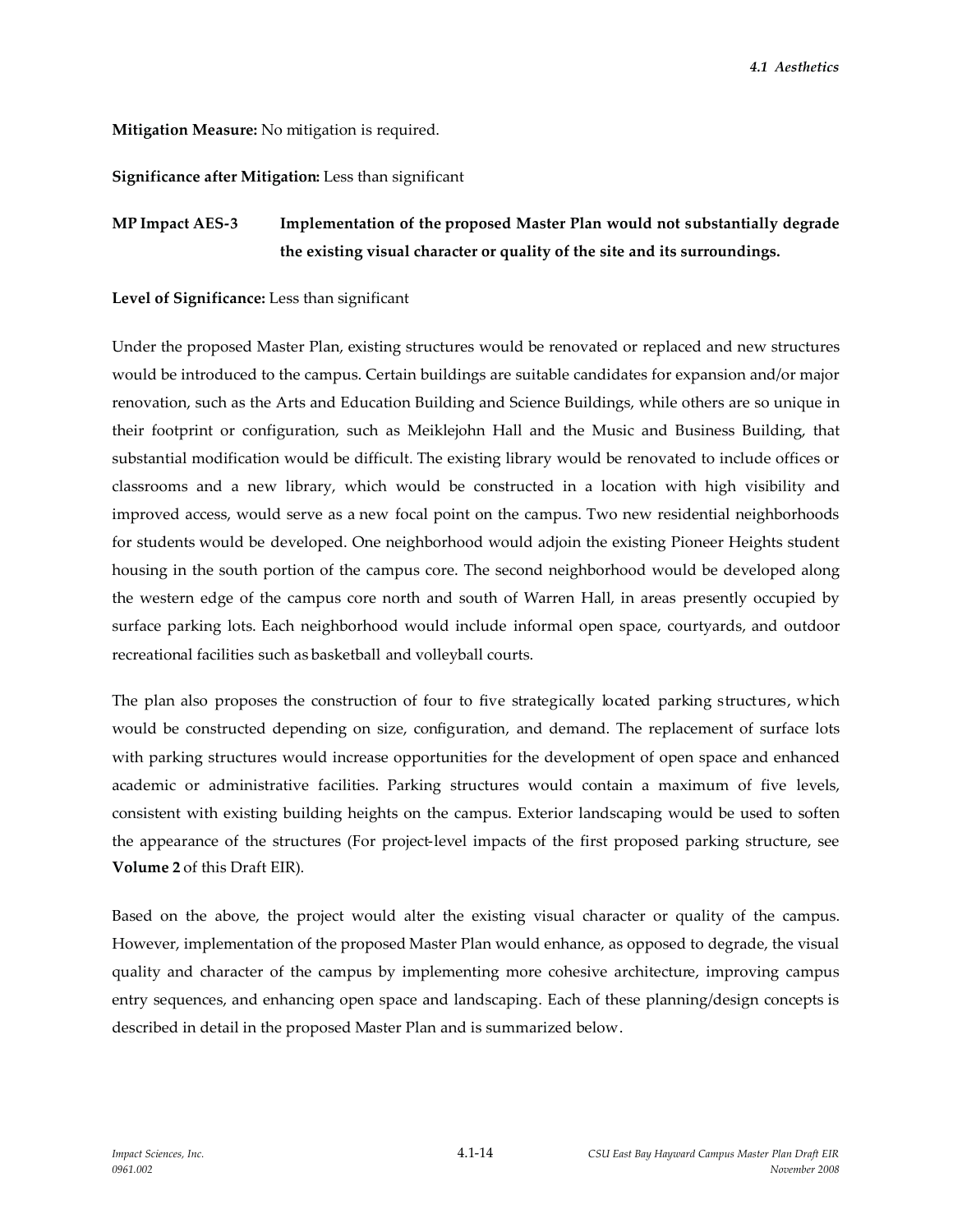*4.1 Aesthetics*

## *Architectural Styles*

The proposed Master Plan would continue the contemporary, modern aesthetic that characterizes the existing campus. New buildings would be constructed based on sustainable design criteria, which would contribute to the modern aesthetic. Potential sustainable features include vegetated rooftops, natural lighting and ventilation, usable outdoor space, building orientation, and light exterior colors. The use of concrete as the primary building material and brick, terra cotta, and other surface treatments as secondary materials would establish connectivity to existing buildings. Other design principles include the use of quality building materials to convey a sense of permanence, the softening of building mass through incorporation of open space and transparent design, and the articulation of building facades to add visual interest.

#### *Entry Sequences*

The campus currently does not have a clear entry sequence that serves to orient visitors to the campus. In order to improve the entry sequence on the campus, a third campus entrance would be constructed from the east along Hayward Boulevard. This new entry would facilitate a view corridor focusing on a new primary quad leading through the center of the campus on axis with the current library and Warren Hall. This quad would orient visitors to the campus and would be enhanced with distinctive landscaping, a visitor parking lot, campus directories, and directional signage. The Student Services Replacement Building, currently under construction, would be located near the new entry quad to further aid campus visitors. This new entry would also provide a prominent location for a new performing arts complex and library.

In addition to establishing a new campus entrance, the proposed Master Plan would facilitate renovation or reconstruction at the current sites of the Music Building and Mieklejohn Hall. These two structures are highly visible from the existing Carlos Bee Boulevard and Harder Road entrances, but are not oriented to the entrances and do not represent the desired aesthetic at the campus gateways. The visual quality of the existing campus entrances would be enhanced through additions to these buildings or the construction of new buildings on these sites.

The proposed Master Plan also includes the construction of a vertical architectural feature on the campus interior that would serve as a defining focal point. Potential features under consideration include a campanile or wind turbine.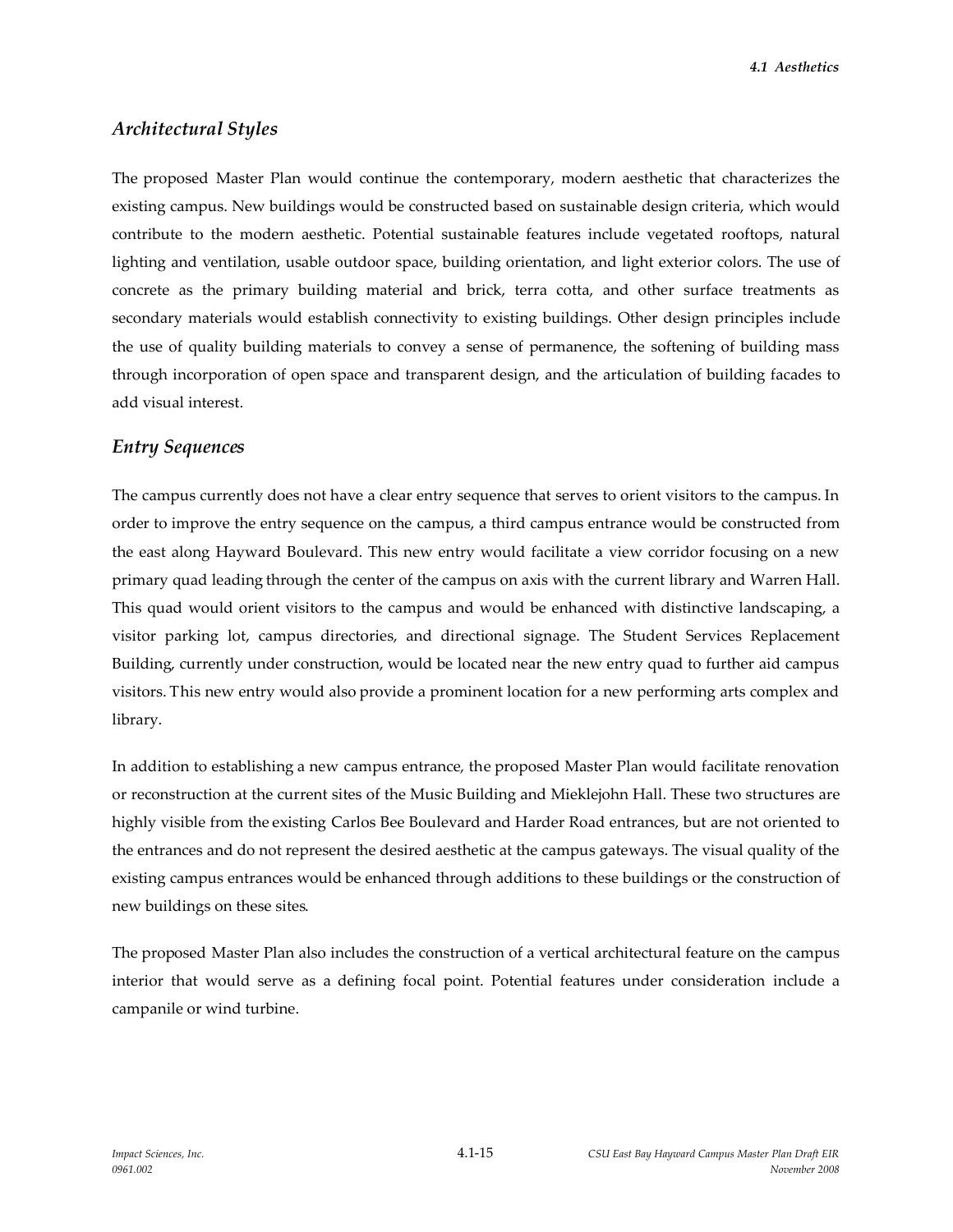*4.1 Aesthetics*

## *Open Space*

Campus buildings would be enhanced with quads and courtyards to retain the open space character of the campus. A new primary quad would be installed in the northeast portion of the academic core.

The recreational fields and facilities on the campus would be retained, but may be reconfigured to allow for the more efficient and expanded use of the amenities. The current practice soccer field that lies below Parking Lot A would be relocated slightly to the north. The Gym complex would remain in its current location, although the main building and pool area may be expanded and/or reconfigured. This recreational open space would be complemented by the addition of informal recreational facilities in the student housing neighborhoods.

Several pedestrian paths would be improved to serve as primary campus routes. One would be aligned along a north-south axis and traverse the interior of the academic core from the Recreation/Wellness Building to the Music and Business Building. This walkway would link important academic destinations. Another primary route would lead from the new campus entry quad to Warren Hall. This route would provide views not only of the campus but also of San Francisco Bay. These major routes would be supplemented with additional pedestrian routes.

#### *Landscaping*

Plant material would be selected from the plant palette outlined in the proposed Master Plan. The use of native, drought-tolerant species would be encouraged, but other non-invasive species well-suited to existing conditions would also be acceptable. Vegetation with higher irrigation demands would be concentrated near buildings in high visibility areas, and where natural patterns of drainage and water collection would offset irrigation needs. Natural regeneration of oaks and other native plants would be encouraged, and healthy, non-invasive trees would be retained wherever possible. Existing Monterey pines, Catalina Island ironwood, and other plants in decline would be removed to avoid safety hazards and replaced with appropriate species from the plant palette.

Three plant communities would form the proposed Master Plan plant palette. Plant materials of the oak-grassland community would be emphasized at campus entries and edges, north- and east-facing slopes, and the upper edges of pathways and promenades. This landscaping would provide a sense of enclosure and contrast with the surrounding grasslands. Canopy trees would also be used for this purpose, with native perennials supplying seasonal color. Plant materials of the riparian plant community would be emphasized at swales, bases of slopes, and pathways where storm water would be retained. Plant materials of the hard chaparral community would be emphasized at west- and south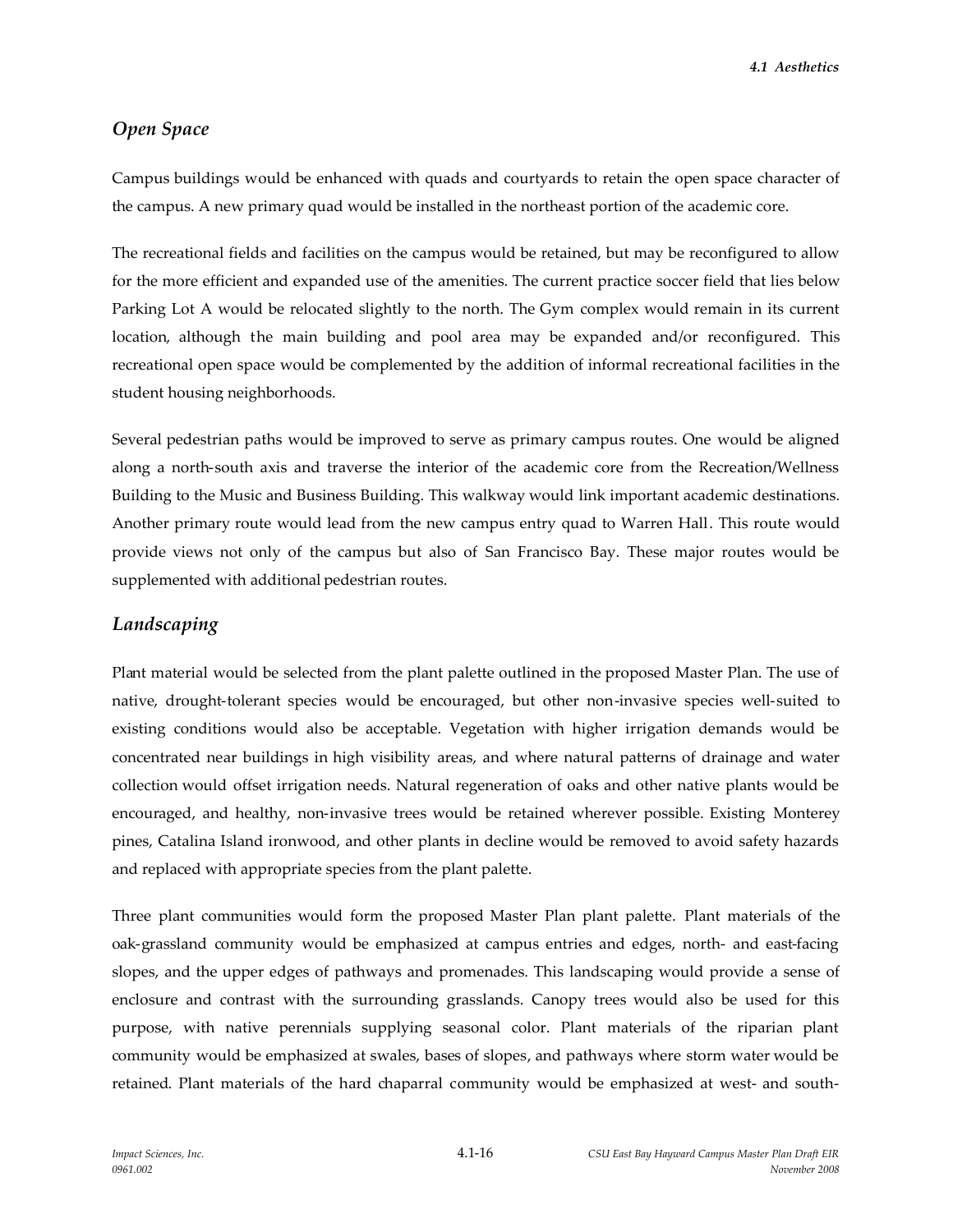facing slopes and embankments and in less visible areas of the campus. Trees and shrubs would be closely clustered to encourage rapid shade cover.

Site furnishings would be incorporated throughout the campus to enhance the open space. These features include landscaping uplighting, seating, paving, trash receptacles, signage, and bicycle racks. Paving for new and renovated promenades and walkways would complement the brick and exposed aggregate.

All development on the campus would be subject to the design criteria of the proposed Master Plan. Based on the above, campus facilities would be enhanced with implementation of the proposed Master Plan. Therefore, the project would not degrade the existing visual character or quality of the site or its surroundings. The impact would be less than significant.

**Mitigation Measure:** No mitigation is required.

# **MP Impact AES-4: Implementation of the proposed Master Plan would create a new source of substantial light or glare which could adversely affect day or nighttime views in the area.**

**Level of Significance:** Potentially significant

As described in the Landscape Master Plan portion of the proposed Master Plan, new lighting would provide security while minimizing light levels. Light sources would be directed downward to prevent light spillover onto adjacent properties or roadways. Various types of lighting to support nighttime activity would be introduced. Low level, pedestrian scaled fixtures would be used to reinforce important pedestrian entries, routes, and intersections. Accent lighting would be used to highlight architectural features. Recessed lighting would be encouraged. Cut-off type, white light fixtures would be considered at locations where special lighting is needed to serve athletic and recreation functions. This lighting would minimize glare potential. Roadway lighting would also be provided by cut-off type fixtures. In small surface parking areas, light produced from adjoining buildings may be adequate or may be supplemented with cut-off type light fixtures currently found in the surface parking lots throughout the campus.

New light sources introduced to the campus under the proposed Master Plan would not adversely affect nighttime views in the project area. New construction and reconfiguration would occur on the central portion of the campus that is currently developed with light sources. All introduced light sources would be subject to the restrictions set forth in the proposed Master Plan, which are designed to minimize light spillover. However, projects located along the edges of the campus would introduce new light and glare